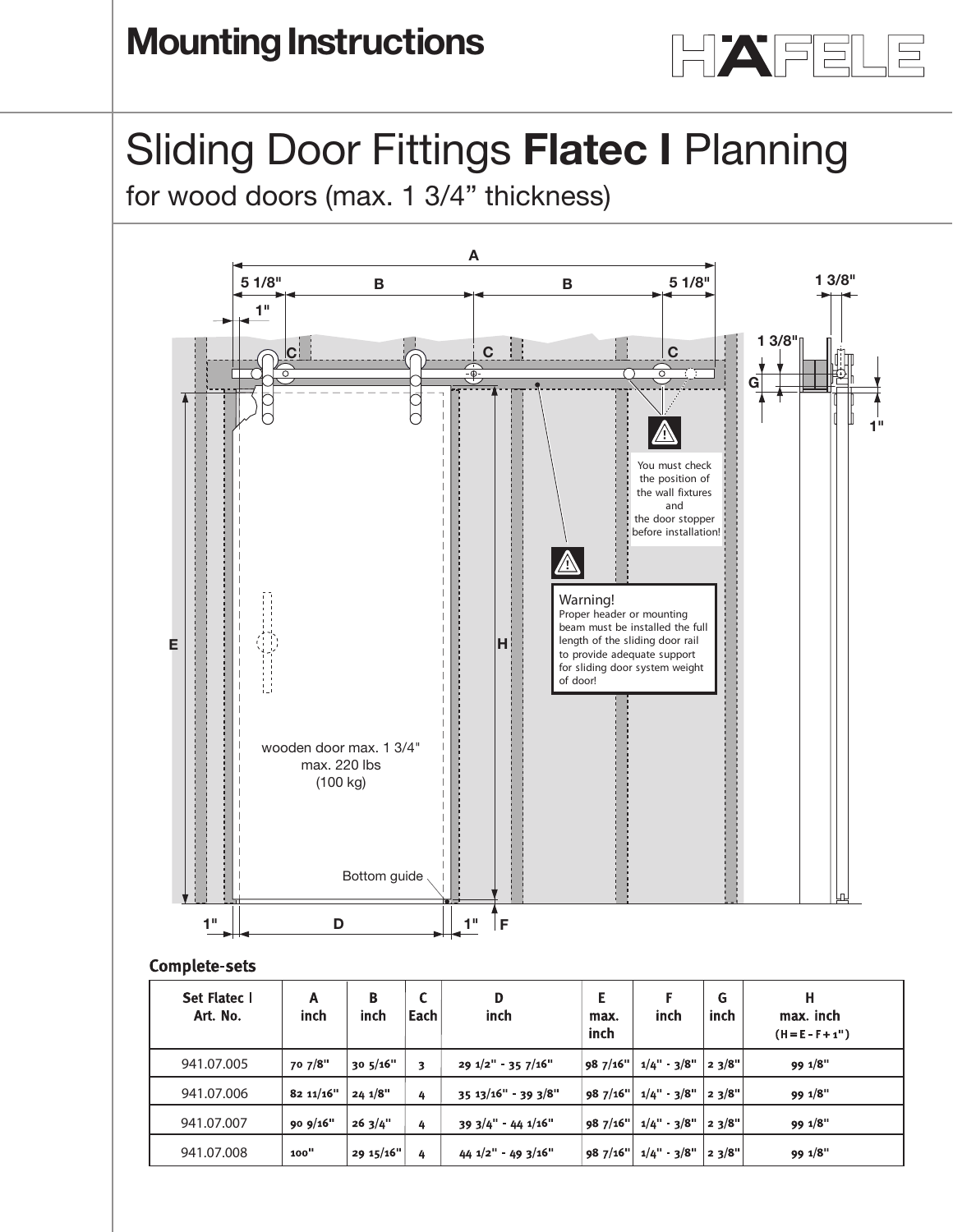|   |        |      |        |                |                            |  |        | <b>Manufacturing dimensions</b> (special model) | kg             |  |   |   |
|---|--------|------|--------|----------------|----------------------------|--|--------|-------------------------------------------------|----------------|--|---|---|
|   | inches | Each | inches |                |                            |  |        | Load-bearing<br>capacity of                     | Each           |  |   |   |
| A | B      |      |        | D <sub>1</sub> | max. $987/16"$ 1/4" - 3/8" |  |        | max. 99 1/8"<br>$(H = E - F + Y)$               | the guide rail |  | M | N |
|   |        |      |        |                |                            |  | (23/8) |                                                 |                |  |   |   |



## **Calculation for guide-rail length A**





Make door handle clearance so that fingers do not get pinched when the door is manipulated! See page 5.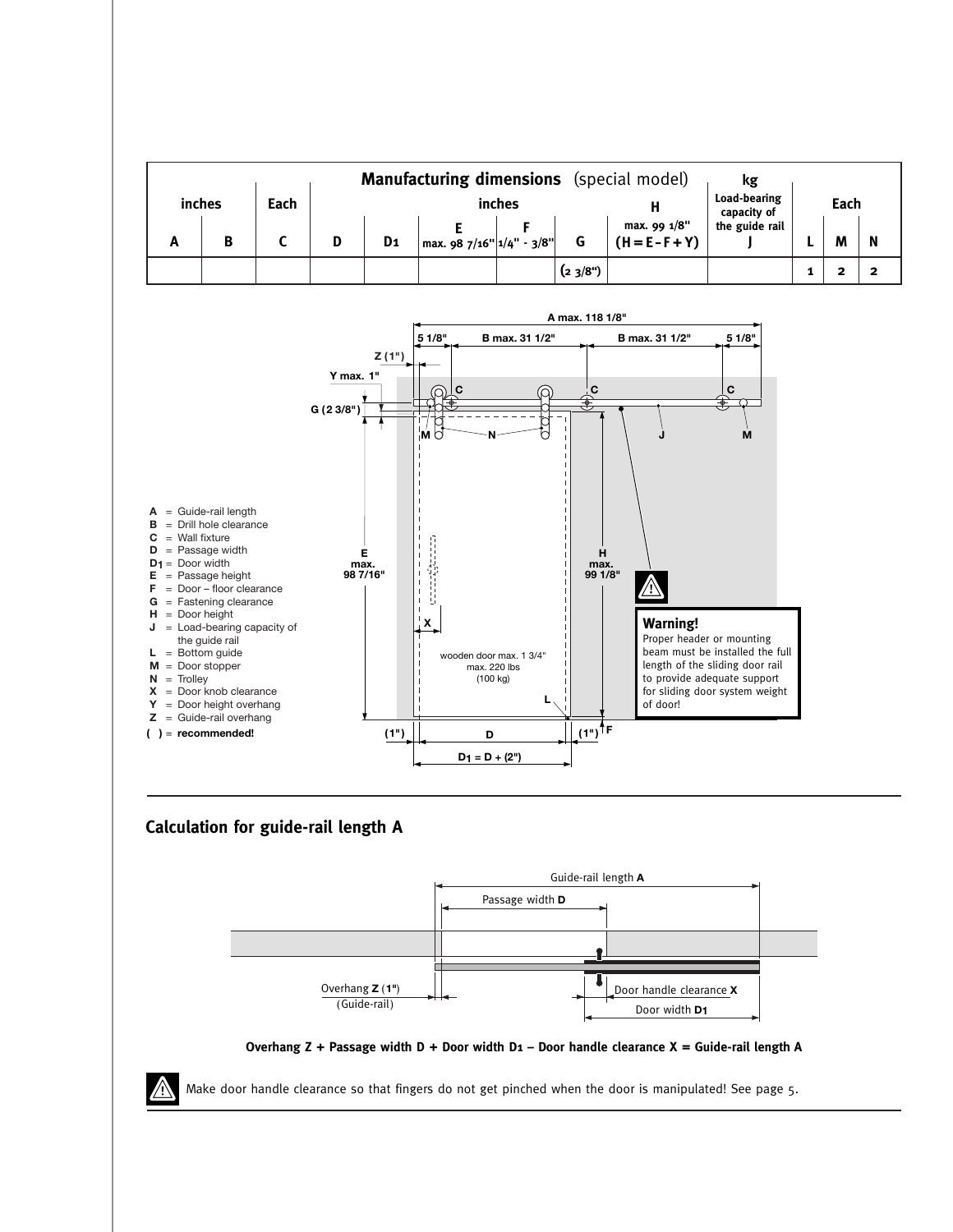



## **Calculation for total guide-rail length A**



#### Door width D1 - Door handle clearance X + Passage width D + Door width D2 - Door handle clearance X = Total guide-rail length A

Make door handle clearance so that fingers do not get pinched when the door is manipulated! See page 5.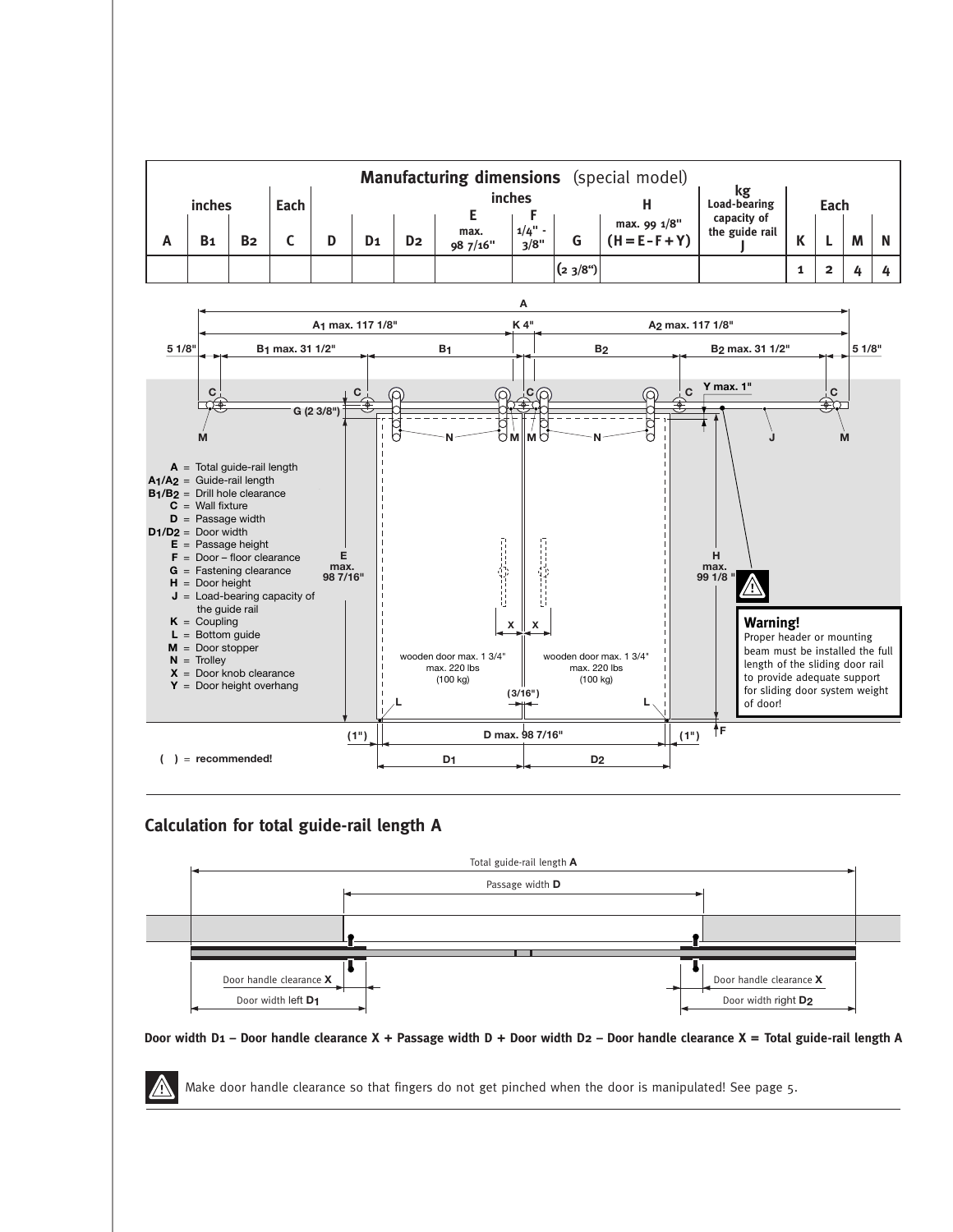

| $Art$ -No. | inches |  |  |  |
|------------|--------|--|--|--|
| 941.07.105 | 1/16"  |  |  |  |
| 941.07.106 | 3/16"  |  |  |  |
| 941.07.107 | 3/8"   |  |  |  |

4

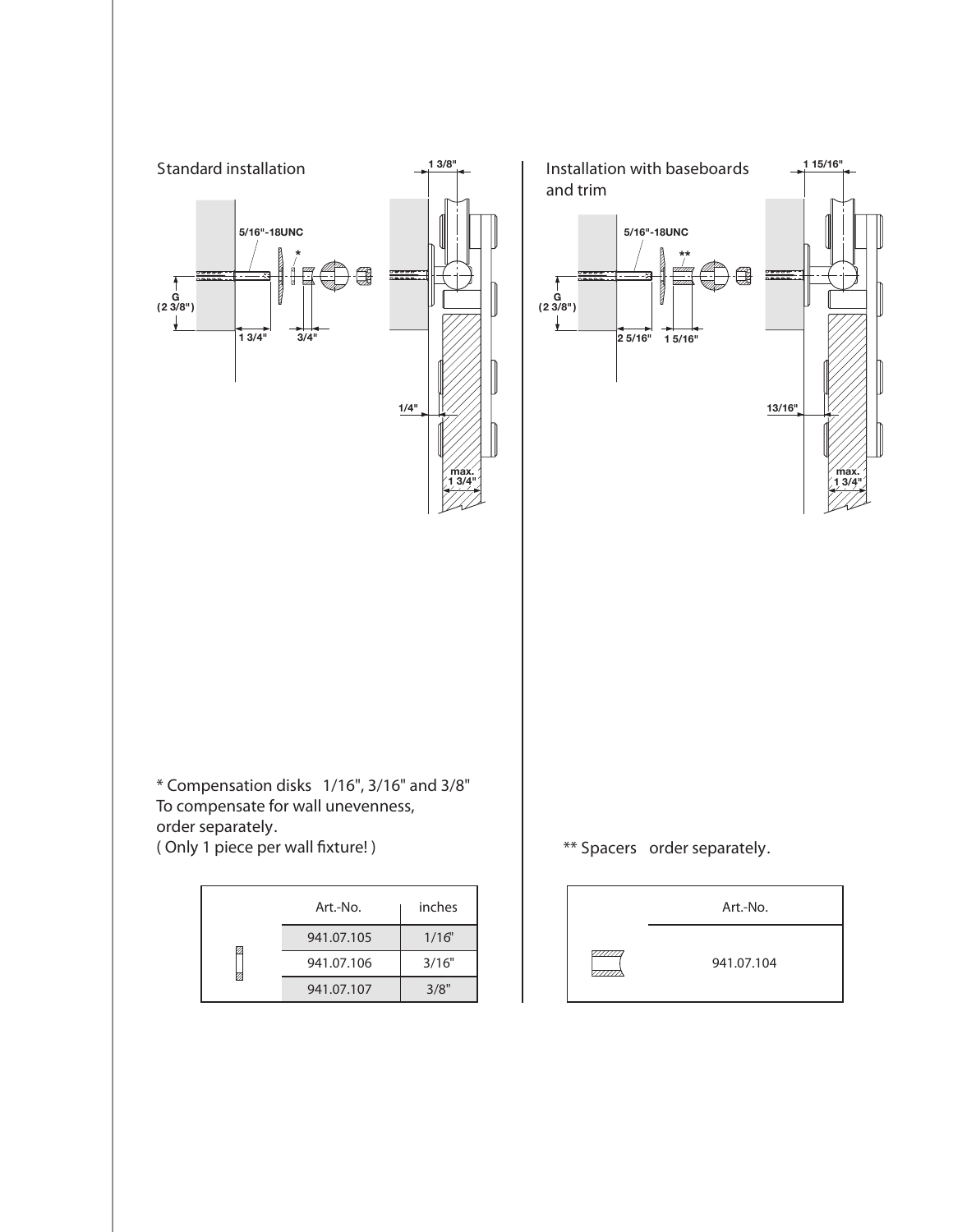

pinched when the door is manipulated!